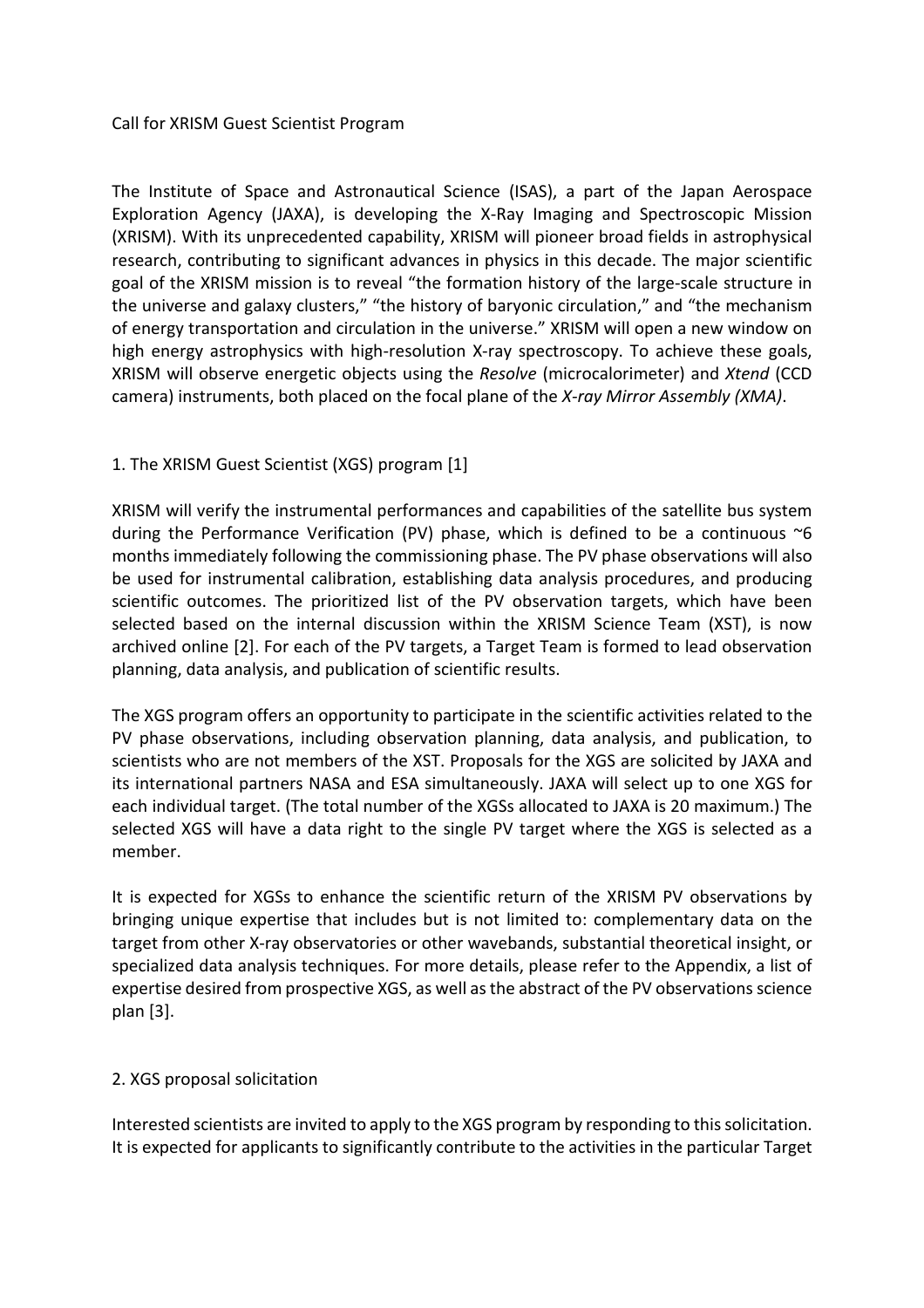Team to produce outstanding scientific achievements. Each applicant can suggest up to three targets to participate, though she or he will be selected for up to one PV target.

Applicants are encouraged to read the following documents:

[1] XRISM Guest Scientist (XGS) Program

[2] XRISM PV Target List

[3] Science Objectives of the XRISM Performance Verification phase target teams science plan

Please check the official website of the XRISM project (https://xrism.isas.jaxa.jp/research/). Should you have any questions concerning the XGS program, please contact our helpdesk by sending an email to [Z-xrism-xgs-helpdesk@ml.jaxa.jp].

Number of vacancies: up to 1 person for each PV Target Team, and up to 20 persons for whole XGSs selected by JAXA.

Eligibility: (1) Scientists who belong to Japan-based universities/institutes or (2) scientists who have Japanese nationality and are not eligible to apply to the XGS program through NASA's or ESA's solicitation, at the time of the application.

Selection process: Director of ISAS will make the final decision by considering the recommendation by the XGS selection committee assigned by ISAS/JAXA.

Selection criteria: Based on their research record and proposal, the committee will evaluate if applicants can significantly contribute to the activities of the PV Target Team for producing scientific outcomes. Applicants who can bring expertise that complements the existing one on the XST will be highly valued.

Due date: July 4th, 2022

The application should be documented in English and should contain the following information.

- 1. Name and affiliation of the applicant
- 2. Research record
	- a. Outline the research achievements relevant to this application within a single page of A4 paper
	- b. Attach the list of relevant papers (up to 5).
- 3. Name of PV Target Team(s) that the applicant would like to join (up to three with the priority order)
- 4. Describe how you would like to contribute to the Target Team you selected above, within 1 page of A4 paper. If you apply for more than one targets and if your contribution plans are different between the targets, provide a one-page description for each of the targets.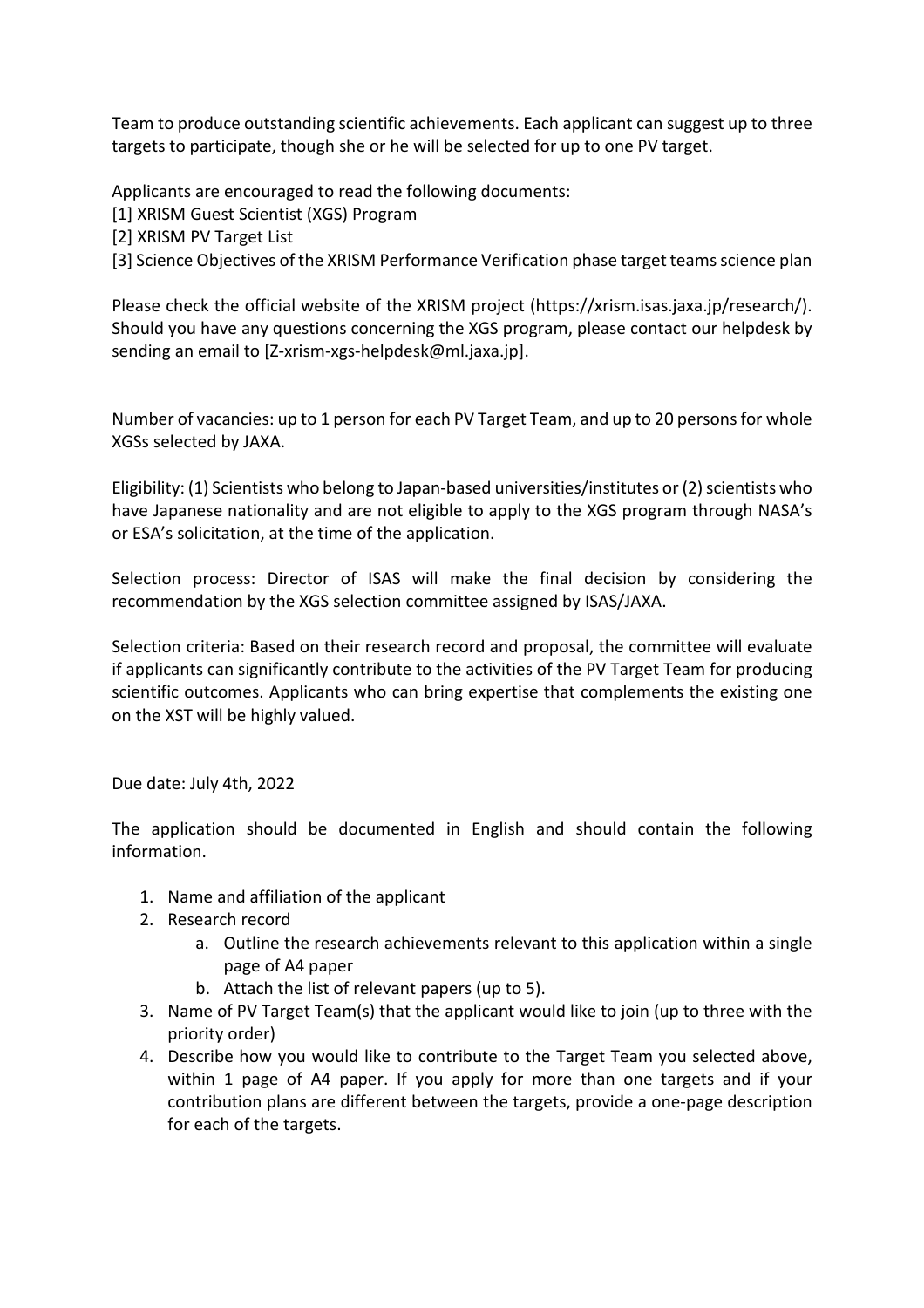Applicants are required to apply by sending the above document via email to the following email address, with the subject "XRISM XGS application."

Z-xrism-xgs@ml.jaxa.jp

Contact information: Makoto Tashiro, Specially appointed professor, ISAS/JAXA tashiro.makoto2 [at] jaxa.jp

Toru Yamada, Director of the Space Astronomy and Astrophysics Department, ISAS/JAXA yamada [at] ir.isas.jaxa.jp

(Please replace [at] with @)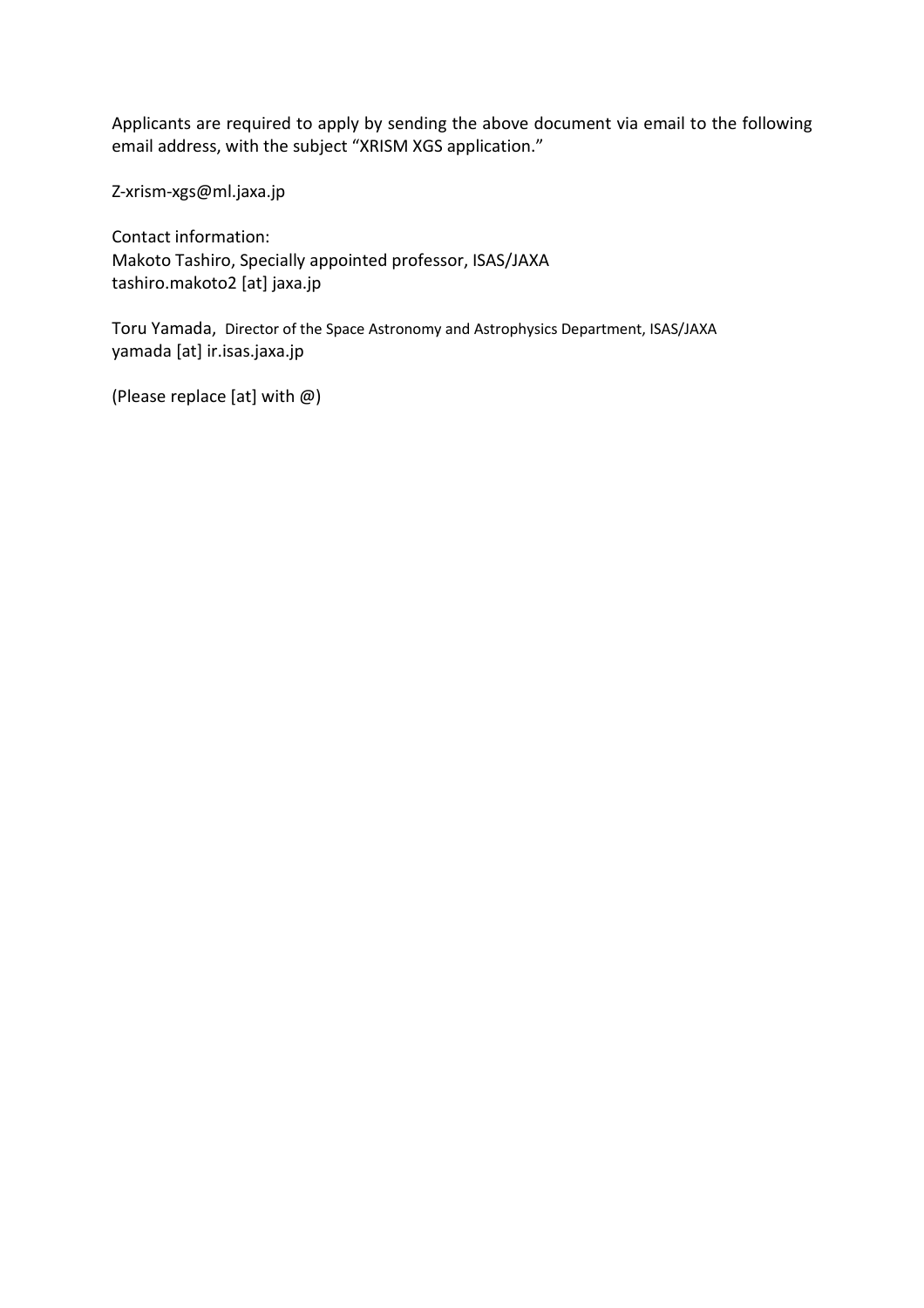## **Appendix: Expertise desired for XGS candidates**

## **1. Data analysis technique**

The *Resolve* enables, for the first time, high-resolution X-ray non-dispersive spectroscopy with an unprecedented energy-resolution and signal-to-noise ratio, in particular in the 0.3-10 keV energy band. Data analysis will most likely present new challenges. Moreover, the moderate angular resolution of the XRISM telescope implies that the analysis of the *Resolve* data of extended sources will be particularly complex. Therefore, the XRISM Science Team welcomes expertise from scientists who have knowledge or experience on, for instance (but not limited to):

- Machine leaning approach for line detection, transient search, Point Spread Function deconvolution etc.
- Data cube modeling and analysis
- Modeling line broadening due to complex spatial and velocity structures (in, e.g., galaxy clusters, SNRs)
- Transfer function modeling for time lag analysis (AGN)
- Doppler tomography (in compact binary objects)
- Cross-calibration with other X-ray operational missions

# **2. Spectral diagnostics and atomic physics**

The unprecedented spectral resolution of the *Resolve* will also allow us to detect spectral features that are unexpected or uncertain in currently available spectral codes due to the paucity of experimental data or limitations in theoretical calculations. Therefore, experts on theoretical or experimental atomic physics related to the following topics are welcome.

- Charge exchange
- Dust X-Ray Absorption/Scattering Fine Structure (XAFS/XSFS)
- Multiple ionization process by ion-ion interaction
- Extremely low ionization or overionized non-equilibrium plasma
- Non-Maxwellian plasma
- Photoionization

## **3. Theoretical insight and/or numerical simulations**

The *Resolve* spectroscopic data will push the boundaries of our knowledge of astrophysics in several area. The XRISM Science Team expects that the XRISM results will fundamentally challenge existing paradigms, and welcome experts on theoretical models and simulations to support the interpretation of the data, and – in return - contribute to an advancement of the theoretical understanding in our field. The required expertise includes, but is not limited to, the following aspects

For Extragalactic diffuse (galaxies, clusters) science:

- Feedback from active galactic nuclei in cool cores
- Hydrodynamic modeling of the intracluster medium (e.g. turbulence/stripping/sloshing/cold front)